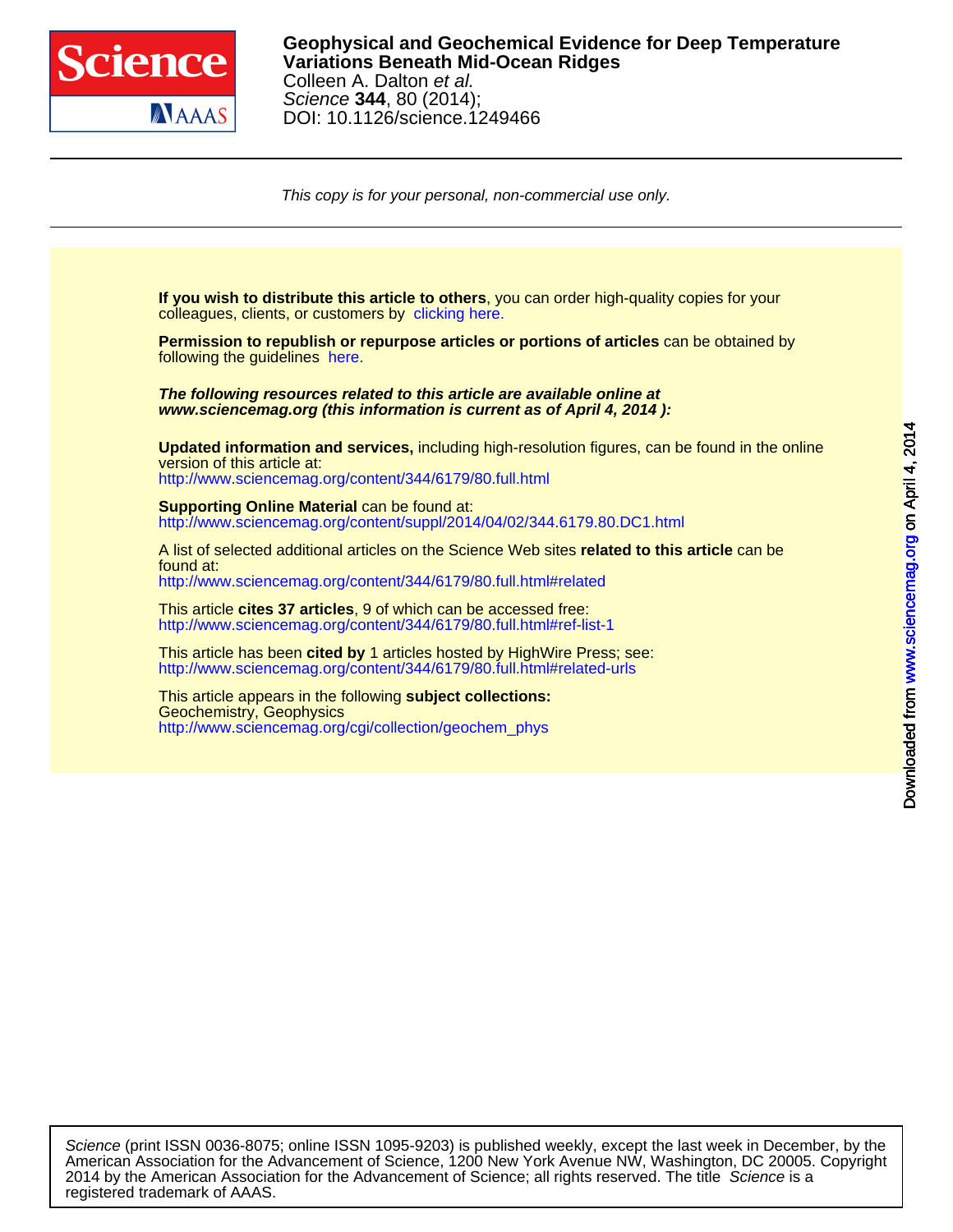# REPORTS

Either  $J_2$  and  $C_{22}$  are fortuitously close to having ratio 10/3, or the nonhydrostatic contributions are small because of compensation ( f is small). The degree-3 gravity, uncontaminated by tides and rotation, provides an estimate:  $f_{30} \approx 115.3/$  $349 \approx 0.33$ , implying an Airy depth of compensation of ~32 km. This would in turn imply  $f_{20} \approx$ 0.23 (and  $f_{22}$  should equal  $f_{20}$  if compensation is isotropic); hence, the part of  $C_{22}$  arising from the topographic excess is ~43  $\times$  10<sup>-6</sup>. Assuming that the hydrostatic contribution to this harmonic is then the remainder,  $1507 \times 10^{-6}$ , we infer that the most likely moment of inertia (MOI) of Enceladus is  $0.336MR^2$ , where M is the mass and R is the radius (9). If we choose the value of  $f_{20} = f_{22}$ such that the hydrostatic part of  $J_2$  is exactly 10/3 the hydrostatic part of  $C_{22}$ , we obtain  $f \approx 0.27$ , implying a depth of compensation of ~37 km and a moment of inertia of  $\sim 0.335MR^2$ .

If we instead use an iterative approach to selfconsistently separate the hydrostatic and nonhydrostatic parts of both gravity and topography  $[ (9)$ , section S3.5], we obtain converging estimates of  $f_{20}$  and  $f_{22}$  (~0.25) when the moment of inertia is  $0.335MR^2$ , suggesting a compensation depth of  $\sim$ 34 km. The convergent  $f_{20} = f_{22}$  is close to the value predicted on the basis of the observed  $f_{30}$ , confirming that the assumption of isotropic compensation is reasonable.

When we included elastic flexure as a means of supporting topography in our model, we found that in order to be consistent with the observed gravity-to-topography ratios, the elastic thickness must be less than 0.5 km, a value consistent with other estimates made from flexural analysis (13) and relaxation studies (14).

Results in this MOI range are compatible with a differentiated structure (15). For example, a value of  $0.335MR^2$  can arise from a model with a relatively low core density of  $\sim$ 2.4 g/cm<sup>3</sup> and a  $H<sub>2</sub>O$  mantle of density of 1 g/cm<sup>3</sup> and thickness of 60 km (9). The high heat flow and plume activity strongly suggests a differentiated structure, which is compatible with these results.

The data imply a great deal of compensation; if our assumption of Airy isostasy is correct, the inferred compensation depth of 30 to 40 km is most simply explained as the thickness of the ice shell overlying a liquid water layer. The large compensation excludes a very different kind of model, in which the main effect is the tidal and rotational response of a body with a nonradial symmetry of material properties. The tidal and rotational response of a body with a degree-1 variation in properties could introduce topography and gravity at degree 3, an example of mode coupling  $(16)$ ; but if this were responsible for the topographic distortion, then it would predict a much larger gravity distortion than is observed (yielding  $f \sim 1$  instead of the observed much smaller values). For the same reason, a frozen-in tidal and rotational bulge from an earlier epoch (17) will not explain the observed gravity if that bulge has persisted in the ice mantle. A frozen-in deformation of the core (18) could in

principle explain the gravity, but the topography would still have to be highly compensated.

The presence of at least a regional south polar subcrustal sea suggests a model in which the mean temperature of the ice beneath the south pole is warmer than elsewhere, perhaps leading to a lower mean density of  $\sim$ 1% (corresponding to 100 K temperature excess and a coefficient of thermal expansion of  $\sim 10^{-4}$  K<sup>-1</sup>). But to satisfy the observed gravity, it is then necessary to insert a region of higher-density material roughly twice as large as that needed to offset the topographic depression alone and at a depth at least as great as the previous compensation depth estimates. If this material is water and is 8% denser than the surrounding ice, then a layer  $\sim$ 10 km thick is required, diminishing in thickness toward the lower southern latitudes. The total hydrostatic pressure at the base of this region would be in balance with the pressure at the same depth, plausibly at or near the base of the ice shell, in adjacent non–south polar regions that lack water, thus reducing the tendency for this layer to spread laterally. A highly concentrated mass anomaly at the south pole would predict  $J_3 = -J_{2,\text{nh}}$ . The data (Table 2) suggest  $J_3 \sim -0.35 J_{2,\text{nh}}$ , and this could be explained by a mass anomaly that extends from the pole to roughly  $50^{\circ}$  south latitude (9). However, the limitations of the data preclude high confidence in this inference.

Although the gravity data cannot rule out a global ocean, a regional sea is consistent with the gravity, topography, and high local heat fluxes (19) and does not suffer from the thermal problems that a global ocean encounters (19, 20). A global ocean would yield larger and potentially detectable longitudinal librations than are predicted for a solid body (21). The gravity coefficients and inferred MOI of Enceladus are not consistent with a forced 4:1 secondary libration (17, 22) at the 2*s* level (9).

#### References and Notes

- 1. J. N. Spitale, C. C. Porco, Nature 449, 695–697 (2007).
- 2. F. Postberg, J. Schmidt, J. Hillier, S. Kempf, R. Srama, Nature 474, 620–622 (2011).
- 3. J. R. Spencer et al., Science 311, 1401–1405 (2006).
- 4. M. M. Hedman et al., Nature 500, 182–184 (2013).
- 5. C. J. A. Howett, J. R. Spencer, J. Pearl, M. Segura, J. Geophys. Res. 116, (E3), E03003 (2011).
- 6. J. Meyer, J. Wisdom, Icarus 188, 535–539 (2007).
- 7. G. W. Ojakangas, D. J. Stevenson, Icarus 66, 341–358 (1986).
- 8. K. Zhang, F. Nimmo, Icarus 204, 597–609 (2009).
- 9. Materials and methods are available as supplementary materials on Science Online.
- 10. L. Iess et al., Science 327, 1367–1369 (2010).
- 11. L. Iess et al., Science 337, 457–459 (2012).
- 12. F. Nimmo, B. G. Bills, P. C. Thomas, J. Geophys. Res. 116, E11001 (2011).
- 13. B. Giese et al., Geophys. Res. Lett. 35, L24204 (2008). 14. M. T. Bland, K. N. Singer, W. B. McKinnon, P. M. Schenk,
- Geophys. Res. Lett. 39, L17204 (2012). 15. G. Schubert, J. D. Anderson, B. J. Travis, J. Palguta, Icarus
- 188, 345–355 (2007).
- 16. S. Zhong et al., J. Geophys. Res. 39, L15201 (2012).
- 17. C. C. Porco et al., Science 311, 1393–1401 (2006).
- 18. W. B. McKinnon, J. Geophys. Res. 118, 1775 (2013).
- 19. G. Tobie, O. Cadek, C. Sotin, Icarus 196, 642–652 (2008).
- 20. J. H. Roberts, F. Nimmo, Icarus 194, 675–689 (2008). 21. N. Rambaux, J. C. Castillo-Rogez, J. G. Williams,
- Ö. Karatekin, Geophys. Res. Lett. 37, L04202 (2010). 22. J. Wisdom, Astron. J. 128, 484–491 (2004).

Acknowledgments: L.I., M.P., M.D., and P.T. acknowledge support from the Italian Space Agency. D.H., F.N., and J.I.L. are grateful to NASA for support through the Cassini Project. The work of R.A.J., J.W.A., and S.W.A. was carried out at the Jet Propulsion Laboratory, California Institute of Technology, under a contract with NASA. The Doppler data and ancillary information used in this analysis are archived in NASA's Planetary Data System.

## Supplementary Materials

www.sciencemag.org/content/344/6179/78/suppl/DC1 Materials and Methods Supplementary Text Figs. S1 to S6 Tables S1 to S7 References (23*–*36)

8 January 2014; accepted 24 February 2014 10.1126/science.1250551

# Geophysical and Geochemical Evidence for Deep Temperature Variations Beneath Mid-Ocean Ridges

Colleen A. Dalton,<sup>1\*</sup>† Charles H. Langmuir,<sup>2</sup> Allison Gale<sup>2,3</sup>

The temperature and composition of Earth's mantle control fundamental planetary properties, including the vigor of mantle convection and the depths of the ocean basins. Seismic wave velocities, ocean ridge depths, and the composition of mid-ocean ridge basalts can all be used to determine variations in mantle temperature and composition, yet are typically considered in isolation. We show that correlations among these three data sets are consistent with 250°C variation extending to depths >400 kilometers and are inconsistent with variations in mantle composition at constant temperature. Anomalously hot ridge segments are located near hot spots, confirming a deep mantle-plume origin for hot spot volcanism. Chemical heterogeneity may contribute to scatter about the global trend. The coherent temperature signal provides a thermal calibration scale for interpreting seismic velocities located distant from ridges.

**M**antle convection controls the evolution of the planet's interior and results in the motion of tectonic plates. The characof the planet's interior and results in the motion of tectonic plates. The characteristics of this convection are governed by the density and viscosity of the mantle, which are functions of both temperature and composition.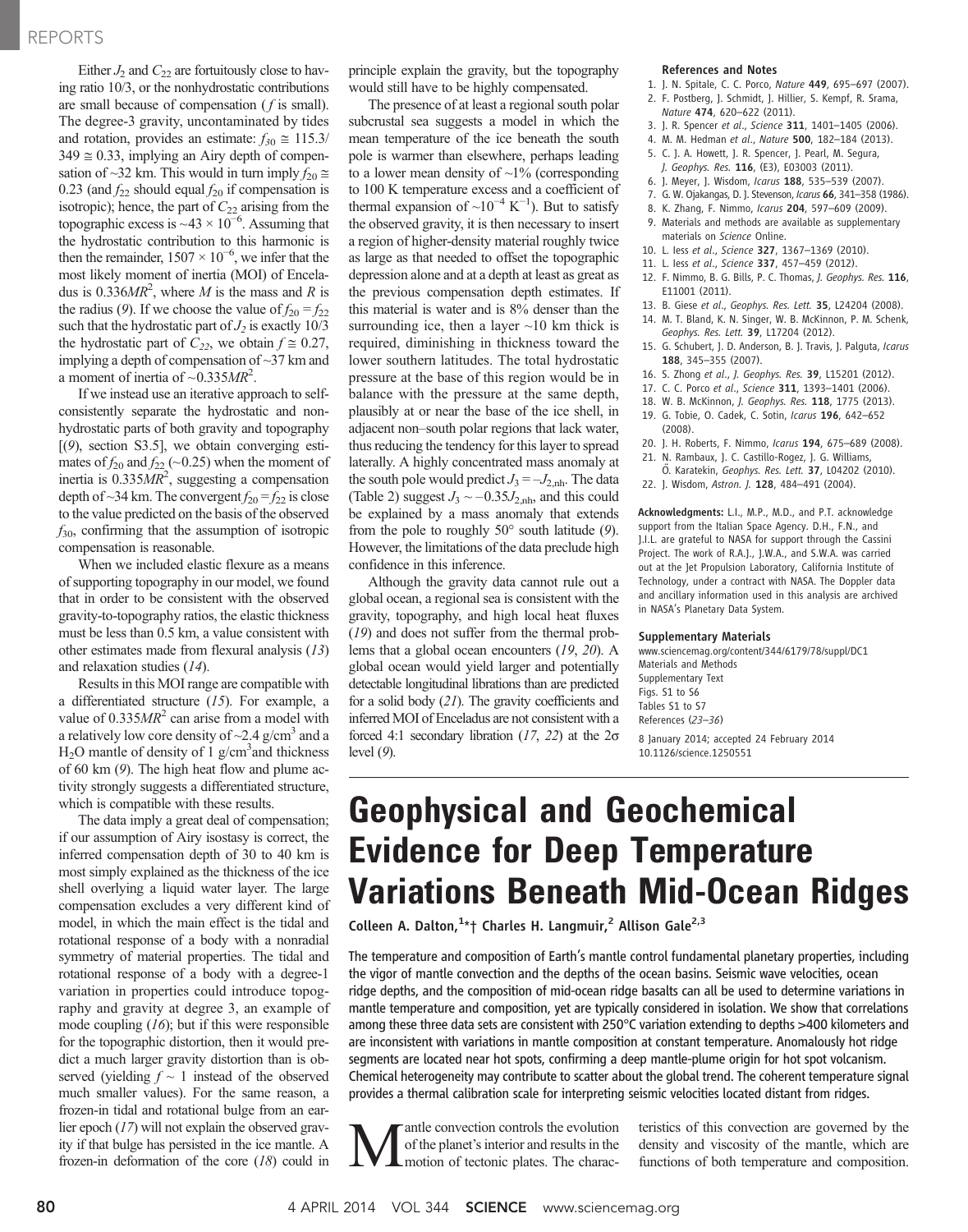Two sets of observations that can constrain these properties are the velocity of seismic shear waves  $(V<sub>S</sub>)$  and the geochemistry of mid-ocean ridge basalts (MORBs). Outstanding controversies about the interpretation of both data sets have historically prevented definitive advances in understanding the relative importance of variations in temperature and composition beneath ridges.  $V<sub>S</sub>$  can be imaged throughout the entire mantle  $(1, 2)$ and is strongly sensitive to temperature  $(3)$ , poten-

\*Corresponding author. E-mail: colleen\_dalton@brown.edu †Present address: Department of Geological Sciences, Brown University, 324 Brook Street, Box 1846, Providence, RI 02912, USA.

tially providing critical constraints on global temperature variations. However, factors other than temperature, including composition (4), partial melt  $(5)$ , volatiles  $(6)$ , and anelasticity  $(3)$ , also affect  $V_{\rm S}$ , producing large discrepancies in estimates of upper-mantle temperature  $(3, 7, 8)$ . Early studies of global variations in the depth of ocean ridges and the major-element composition of MORBs indicated temperature variations of  $220^{\circ}$   $\pm$ 40°C beneath ridges to mantle depths >200 km (9, 10). Yet subsequent studies have emphasized the importance of mantle composition  $(11, 12)$ and melt-transfer processes (13, 14) in these data sets and inferred smaller temperature variations  $(50^{\circ}$  to  $60^{\circ}$ C).

To overcome the limitations associated with each data set, the seismological, petrological, and bathymetric data sets can be jointly analyzed (15). Earlier attempts to compare seismic models and ridge observations, using 34 global locations (16) or 39 locations along the Mid-Atlantic Ridge (MAR) (17), identified correlations only for mantle depths <200 km and inferred along-ridge temperature variations that were confined to the shallow mantle. The correlations at lithospheric depths, however, must be approached with caution, because the lateral averaging inherent in seismic models introduces an artificial spreading-rate dependence into  $V<sub>S</sub>$  at shallow depths due to thicker lithosphere near the ridges at slow spreading rates. This issue, when considered together with the lack of correlation at depths >200 km, casts doubt on the conclusion reached by these studies that temperature plays an important role.

We performed a comprehensive global comparison of variations in  $V<sub>S</sub>$  beneath ridges, axial ridge depth  $(D_R)$ , and MORB chemistry. To facilitate comparison between the geophysical and geochemical observations, we examined variations at the scale of discrete ridge segments. Individual



**Fig. 1. Comparison of ridge observations and**  $V_s$ **. (A)** Black symbols:  $D_R$ <br>and  $V_s$  (1) at 300 km denth beneath the ridge for 242 nodes evenly spaced  $C$ and  $V_5$  (1) at 300 km depth beneath the ridge for 242 nodes evenly spaced along the six longest ridge systems: the Mid-Atlantic Ridge (MAR), Southwest Indian Ridge (SWIR), Central Indian Ridge (CIR), Southeast Indian Ridge (SEIR), Pacific-Antarctic Ridge (PAR), and East Pacific Rise (EPR).  $D_R$  for each node was calculated from a weighted average of the mean depths of nearby segments within a 550-km radius. Colored circles and squares: predictions for variable  $T_{\rm P}$  for  $Z_{\rm CD}$  = 300 km and 400 km.  $V_{\rm S}$  was calculated using (3), with grain size  $= 2$  cm. Colored triangles: predictions for variable composition for  $Z_{CD}$  = 300 km and 400 km at  $T_P$  = 1350°C and 1450°C. Elastic  $V_S$ was calculated using Perple\_X (21) and the thermodynamic database of (28). (B) Correlation coefficient r with  $V_s$ . Blue lines: correlation with Na<sub>90</sub> in 225 segments. Red lines: correlation with 584 raw  $D_R$  values. Green lines: correlation with 242 smoothed  $D_R$  values. Dashed lines: only  $D_R$  values 1 to 4 km or Na<sub>90</sub> > 1.8 are used. Thin horizontal dashed line: value of *r* that can be resolved from zero at significance level = 0.001 (196 degrees of freedom). Solid black line: negative correlation between  $V<sub>S</sub>$  and spreading rate (29). (C) Comparison of observed and predicted relationships between Na<sub>90</sub> and  $V<sub>S</sub>$  at 300 km depth for temperature variations (colored symbols) and variations in mantle composition at temperatures of 1350°C and 1450°C (black symbols). Na<sub>90</sub> was predicted using (10).  $V_5$  prediction is described in (A).



<sup>&</sup>lt;sup>1</sup>Department of Earth and Environment, Boston University, 685 Commonwealth Avenue, Boston, MA 02215, USA. <sup>2</sup>Department of Earth and Planetary Sciences, Harvard University, 20 Oxford Street, Cambridge, MA 02138, USA. <sup>3</sup>Department of Plant and Earth Science, University of Wisconsin, River Falls, 410 South 3rd Street, River Falls, WI 54022, USA.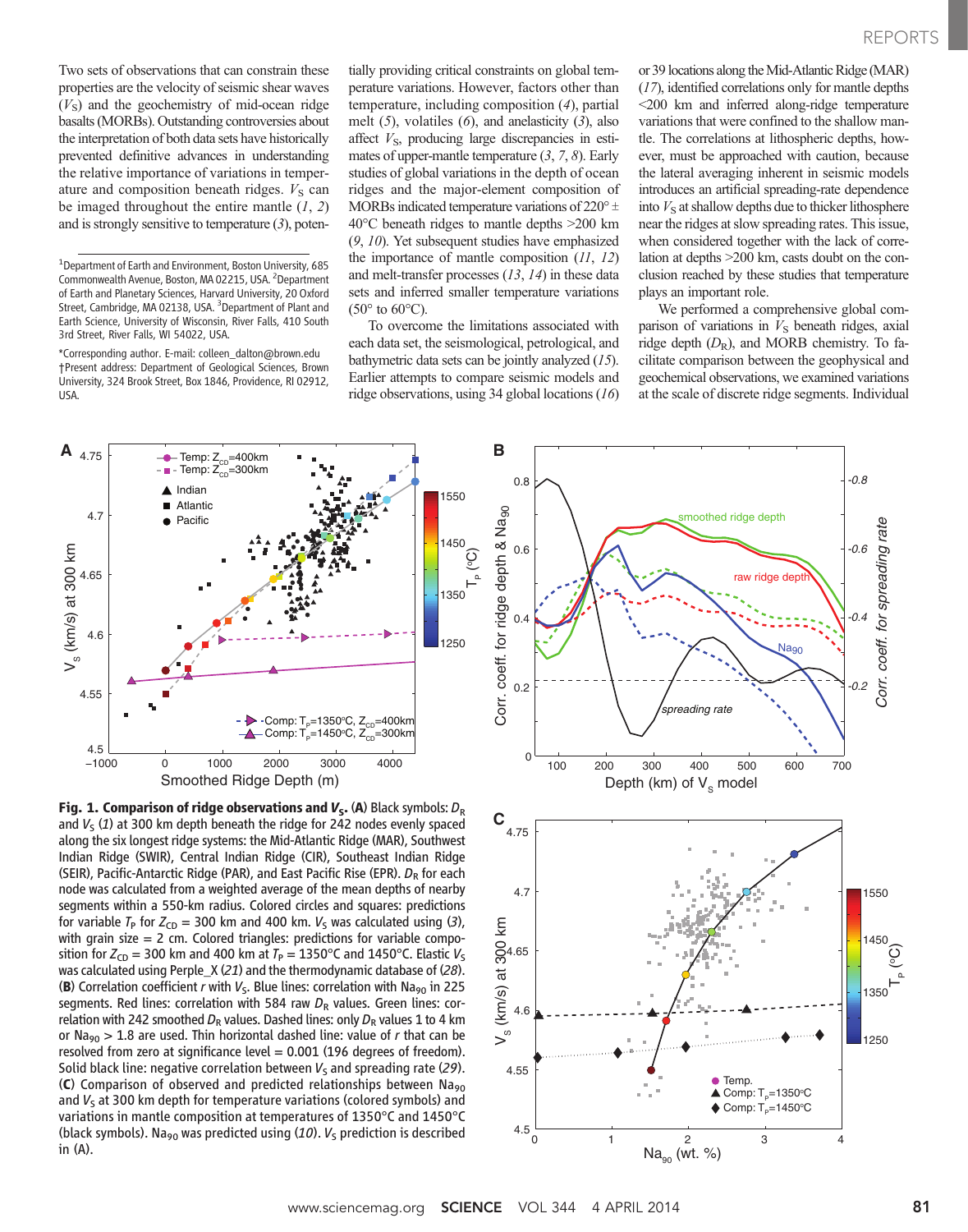

Fig. 2. Observed  $D_R$  and  $V_S$  at 300 km. (A) Segments located <10° (1100 km) from the Marion and Azores hot spots color-coded by distance from those hot spots. Solid black lines: best-fitting lines. Dashed black lines: best-fitting lines for St. Paul and Iceland from (B). (B) As in (A) but for the St. Paul, Iceland, and Bouvet hot spots.

segments at the level of approximately secondorder segmentation features (18) were identified using multi-resolution bathymetry in GeoMapApp (www.geomapapp.org), yielding 771 ridge segments totaling 60,864 km in length (fig. S1A). Geochemical variations along the ridge were obtained from a global data set of major- and traceelement concentrations for 16,694 MORB samples (19) that were corrected for low-pressure fractionation (see the supplementary materials and fig. S1B). Isotropic  $V<sub>S</sub>$  along the ridges was sampled from the S40RTS model  $(I)$  at 242 nodes evenly spaced along the six longest ridge systems (fig. S1C).

The data show a strong correlation between  $D_{\rm R}$  and  $V_{\rm S}$  in the mantle beneath the ridge globally (Fig. 1A). The correlation coefficient is >0.6 at depths of 200 to 550 km, with a maximum at 325 km (Fig. 1B). This correlation is not dominated by the end-member points; Fig. 1B provides correlation coefficients calculated using only  $D_{\rm R}$  values of 1 to 4 km. Comparison of  $V_{\rm S}$  and Na<sub>90</sub>, performed for the entire fractionationcorrected data set excluding back-arc spreading centers, also reveals a statistically significant correlation (Fig. 1C and fig. S23). This correlation is strongest at 225 km and is  $>0.4$  for mantle depths of 150 to 450 km. Other compositional parameters, including  $Ca<sub>90</sub>/Al<sub>90</sub>$  and Fe<sub>90</sub>, also co-vary with  $V_{\rm S}$ ,  $D_{\rm R}$ , and Na<sub>90</sub> (figs. S16 to S21). We focus on depths >200 km to avoid artifacts related to the spreading-rate dependence of  $V<sub>S</sub>$ (Fig. 1B and supplementary text S2).

The robust correlations in Fig. 1 suggest that long-wavelength variations in  $D_R$ ,  $V_S$ , and MORB composition are controlled by a common mech-



**Fig. 3. Along-ridge variation in T<sub>P</sub>.** Averages of T<sub>P</sub> estimated separately from  $D_R$  and  $V_S$  at 300 km are shown. Temperature differs by  $\langle 20^\circ \mathsf{C}$  from these averaged  $T_P$  values for 82% of locations when estimated from  $D_R$  alone and for 93% of locations when estimated from  $V_S$  alone. Shallow  $D_R$  values near Azores and Marion give the illusion of slightly elevated temperatures, which is inconsistent with the mantle  $V<sub>S</sub>$  values (Fig. 2A). Black squares: hot spots from (30) plus St. Paul/Amsterdam. Hot spots mentioned in the text are labeled.

anism. Furthermore, the depth extent of the correlations (>400 km) is much greater than previously recognized. Earlier studies, for which significant correlations were found only at depths <200 km, suffered from limited sampling  $[(16, 17)$  fig. S1B] and the use of low-resolution seismic models. When modern seismic models are used, the correlations at shallow depths identified by (16, 17)

vanish, and strong correlations at depths >200 km emerge (figs. S10 and S11).

We consider two end-member explanations for the new observations: (i) mantle temperature variations at constant composition and (ii) mantle compositional variations at constant temperature. The likely origin of large-scale variations in mantle composition is the extraction of basalt at ocean